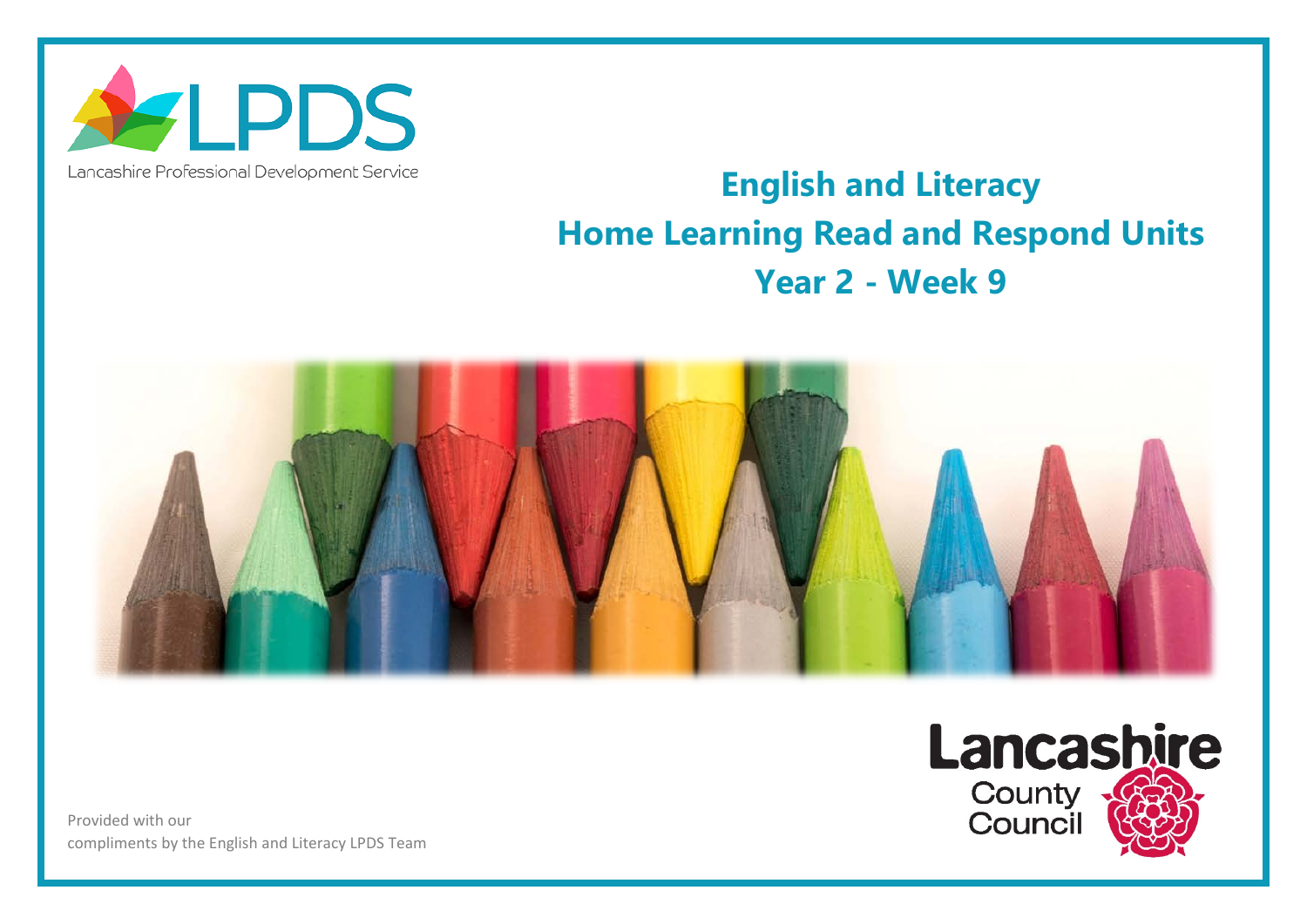

| <b>Week Nine</b>        |                            |                          |                          |                           |                           |  |
|-------------------------|----------------------------|--------------------------|--------------------------|---------------------------|---------------------------|--|
| <b>Year 2</b>           | Day 1                      | Day 2                    | Day 3                    | Day 4                     | Day 5                     |  |
| <b>Focus theme:</b>     | Scissors by Allan Ahlberg  | What is pink? by         | On the Ning Nang         | Chocolate Cake by         | Re-watch and/or re-       |  |
| <b>Poetry Festival!</b> |                            | Christina Rossetti       | Nong! by Spike Milligan  | Michael Rosen             | read Chocolate Cake by    |  |
|                         | Read the poem Scissors     |                          |                          |                           | Michael Rosen using       |  |
| This week you will      | here:                      | Watch and listen to      | Read the poem On the     | With an adult, read       | one/both links from       |  |
| have the                | https://childrens.poetrya  | What is Pink? by the     | Ning Nang Nong here:     | together Chocolate Cake   | yesterday. Look and       |  |
| opportunity to read,    | rchive.org/poem/scissors   | Victorian poet Christina | https://childrens.poetry | by Michael Rosen:         | listen out today for      |  |
| perform and enjoy       |                            | Rossetti:                | archive.org/poem/on-     | https://www.uv.mx/per     | actions and vocal noises  |  |
| some entertaining       | Now play the audio         | https://www.youtube.c    | the-ning-nang-nong/      | sonal/jomartinez/files/2  | that really help to bring |  |
| poems written by        | recording of the poem as   | om/watch?v=UMAwYN        | Now, play the audio      | 011/08/Chocolate-         | the poem alive!           |  |
| famous poets.           | read by Allan Ahlberg.     | <b>XMHno</b>             | recording of the poem    | Cake.pdf                  | Return to look at your    |  |
| Using your own          | Make connections with      |                          | as read by Spike         |                           | plan for your own         |  |
| experiences as          | the poem. Discuss - Did    | Listen again and pause   | Milligan.                | Now watch and enjoy       | version based on your     |  |
| inspiration, you'll     | you enjoy the poem?        | to jot down any new      |                          | Michael Rosen             | chosen food. On your      |  |
| innovate on some of     | What is the role of the    | words or phrases, e.g.   | Discuss your child's     | performing the poem       | plan, jot down an action  |  |
| these poems, using      | narrator in the poem?      | fountain's brink, barley | reaction to the poem -   | here:                     | or noise that you too     |  |
| them as models in       | (teacher). What does the   | bed, ripe, mellow.       | they might be surprised  | https://www.bbc.co.uk/    | may want to include in a  |  |
| order to write your     | poem remind you of?        | Discuss meanings, using  | by the nonsense words!   | bitesize/clips/zh43cdm    | particular section, e.g.  |  |
| own!                    | Does your teacher ever     | a dictionary or Word     | Some background          | Make connections with     | 000000mmmm,               |  |
|                         | sound like this?!          | Hippo to help you.       | information on Spike     | the poem and compare      | mmmmmmm, nice.            |  |
| When following          |                            | https://www.wordhipp     | Milligan and his         | the two versions.         | Remember, you can         |  |
| links online, parents   | Rehearse reading the       | o.com/                   | nonsense poetry can be   | Discuss - What did you    | create your own too!      |  |
| should monitor that     | poem aloud, as if you are  | Discuss the ending of    | found in the first two   | think of the poem?        |                           |  |
| children are            | the teacher. Try to use as | the poem. (What is       | paragraphs here:         | Which version did you     | Write your own version    |  |
| remaining on that       | much expression as you     | orange? Why, an          | About Spike Milligan     | prefer? How were they     | of the poem based on      |  |
| page only and are       | can. Don't forget to use   | orange! Just an          | https://childrens.poetry | similar/different? Did    | your chosen food, using   |  |
| keeping safe online.    | facial expressions and     | orange!) Why do you      | archive.org/poet/spike-  | the poem remind you of    | your plan to help you.    |  |
|                         | gestures too! You might    | think Rossetti chose to  | milligan/ (Note: Please  | anything? Have you        | Think carefully about     |  |
|                         | start your reading very    | use an orange instead    | avoid clicking on +      | ever craved a particular  | how to sequence the       |  |
|                         | calmly and then become     | of something else that   | Continue Reading tab as  | type of food like Michael | events and phrases or     |  |
|                         | gradually more             | might be orange in       | the content may not be   | craved the chocolate      | noises you may want to    |  |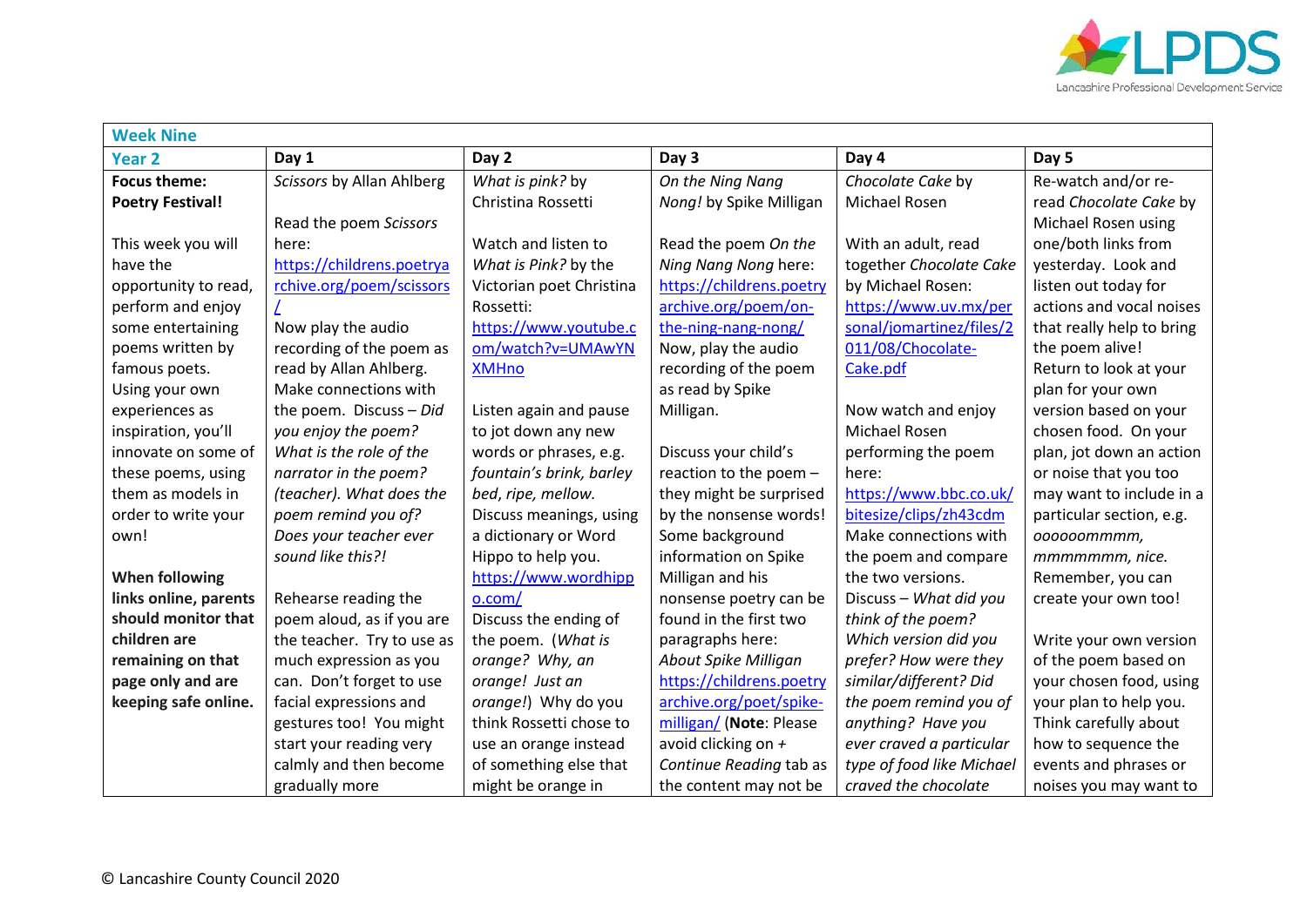

| exasperated when the        | colour?                   | considered age           | cake in the poem?           | use. You can use some    |
|-----------------------------|---------------------------|--------------------------|-----------------------------|--------------------------|
| scissors can't be found!    |                           | appropriate).            |                             | of Michael Rosen's and   |
|                             | Today you are going to    |                          | Your child might            | some of your own.        |
| In the poem, it is scissors | write your own version    | Your first task today is | comment that the piece      |                          |
| that have been lost.        | of What is Pink?          | to draw and label a      | resembles a story more      | Keep re-reading back     |
| What tends to get lost in   | If you are able to, go on | picture of the Ning      | than a poem and that        | through your poem to     |
| your classroom? E.g. glue   | a nature walk with an     | Nang Nong.               | during the performance      | check it makes sense.    |
| sticks, whiteboard pens,    | adult around your         | What creatures and       | piece, Rosen does not       |                          |
| sharpeners, pen lids,       | garden or local area.     | living things need to be | recite the poem exactly     | Perform your poem for    |
| rulers, jumpers etc.        | Act as a colour           | included in your         | word for word. Use this     | your household, making   |
|                             | collector! What can you   | picture? (cows,          | opportunity to explain      | sure you too use lots of |
| Write your own version      | see that is each of the   | monkeys, mice, trees).   | that some poems are         | actions and noises to    |
| of the poem, based on       | colours? What is each     | If you were to attach    | not written in verse        | bring your performance   |
| what is commonly lost in    | item/object doing? You    | speech bubbles to the    | (free verse), do not need   | alive! You may even      |
| your classroom. You can     | may even wish to take a   | animals, what would      | to rhyme, can vary in       | choose to film your      |
| use a combination of        | clip board or notepad     | they be saying? (Bong!   | performance and can         | performance to send to   |
| lines and phrases from      | out with you.             | BOO! Clang!)             | sometimes resemble          | your teacher in school!  |
| the original poem with      |                           | What other creatures or  | more like the telling of a  |                          |
| your own ideas and          | Write your poem using     | living things could you  | story!                      |                          |
| sayings too! E.g.           | a similar structure to    | add? What might they     |                             |                          |
| Nobody leave the room.      | What is Pink? using       | be doing? What other     | Re-read the poem            |                          |
| Everyone listen to me.      | ideas collected from      | noises might you hear?   | together, pausing           |                          |
| We had twenty brand         | your walk, e.g.           | Remember it doesn't      | frequently and              |                          |
| new glue sticks this        | Start with a question:    | matter how ridiculous    | summarising what is         |                          |
| morning,                    | What is yellow?           | your ideas are - you can | happening in each           |                          |
| And now there's only        | Answer the question:      | be as creative as you    | section, e.g. First of all, |                          |
| three!                      | The sun is yellow         | like! Colour your        | Rosen explains why he       |                          |
|                             | Describe the item or      | picture to make it as    | likes chocolate cake so     |                          |
| Seventeen sets of glue      | what it is doing:         | attractive as possible.  | much.                       |                          |
| sticks                      | Light and bright and      |                          | Then he wakes in the        |                          |
| Disappeared from sight!     | warm.                     | Now write some           | night thinking about the    |                          |
| Class monitors - we need    | Here is another           | sentences to describe    | chocolate cake.             |                          |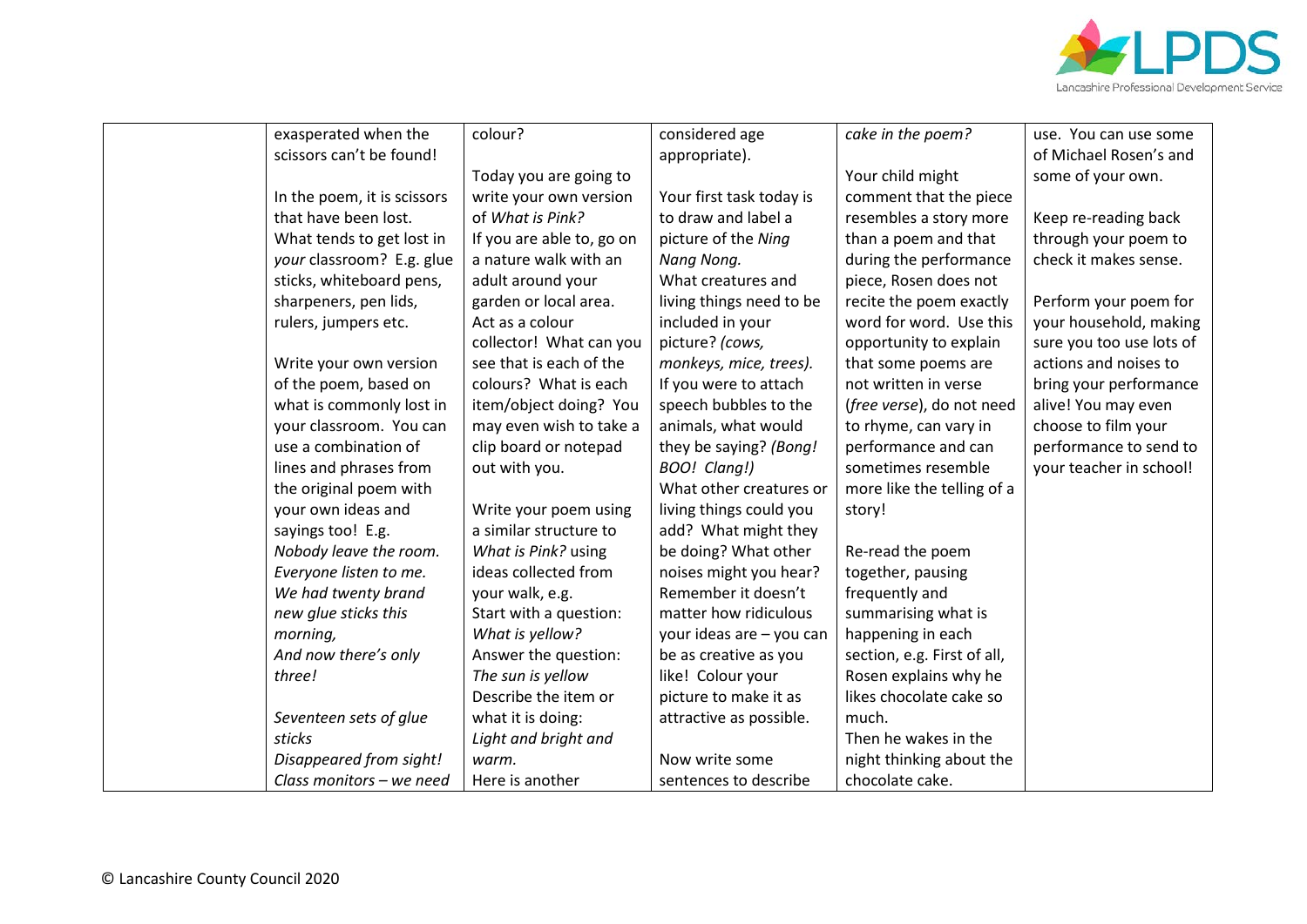

| you to find them,          | example:                   | your version of the Ning | After that, he sneaks    |  |
|----------------------------|----------------------------|--------------------------|--------------------------|--|
| We can stop here all       | What is green?             | Nang Nong. Remember      | downstairs to eat the    |  |
| night!                     | The hedgerows are          | to include details about | remaining cake, etc.     |  |
|                            | green,                     | all the living creatures |                          |  |
| Keep reading your poem     | Home to nesting            | that live there, the     | You are now going to     |  |
| out loud to hear the       | blackbirds and beautiful   | noises they make and     | plan to write your own   |  |
| rhythm and check it        | butterflies.               | what they do. You can    | version of Chocolate     |  |
| makes sense. It doesn't    |                            | use some adjectives      | Cake. First of all, you  |  |
| have to rhyme providing    | Remember to finish         | (describing words) and   | need to decide what      |  |
| it includes some           | each question with a       | include your own         | food your poem is going  |  |
| entertaining phrases that  | question mark. Check       | nonsense words too if    | to be about.             |  |
| your teacher might say!    | your spelling and try to   | you like!                |                          |  |
|                            | use some noun phrases      |                          | Now you are going to     |  |
| Proof-read your poem to    | and adjectives             | Remember to read back    | plan your poem. Think    |  |
| check for spelling and     | (describing words) to      | through your work to     | about the sequence       |  |
| punctuation.               | help your reader to        | check for spelling and   | (order) of your poem,    |  |
|                            | 'see' what you saw on      | punctuation.             | e.g. why you like your   |  |
| When you have finished,    | your walk.                 |                          | chosen food so much,     |  |
| perform your poem to       |                            |                          | how you might wake in    |  |
| those in your household.   | Keep rehearsing your       |                          | the night thinking about |  |
| If you are able to, record | poem out loud as you       |                          | it, the act of sneaking  |  |
| it and send it to your     | write. Think carefully     |                          | downstairs into the      |  |
| teacher at school to make  | about how to finish        |                          | kitchen, eating and      |  |
| them smile!                | your poem. You might       |                          | enjoying it, etc.        |  |
|                            | choose to use the same     |                          |                          |  |
|                            | finishing line as Rossetti |                          | Create a plan similar to |  |
|                            | with the orange!           |                          | a story map, including   |  |
|                            |                            |                          | each of the different    |  |
|                            | Share your finished        |                          | sections above.          |  |
|                            | poem with your             |                          | Talk your planned        |  |
|                            | household and post a       |                          | sequence through with    |  |
|                            | copy to school.            |                          | an adult.                |  |